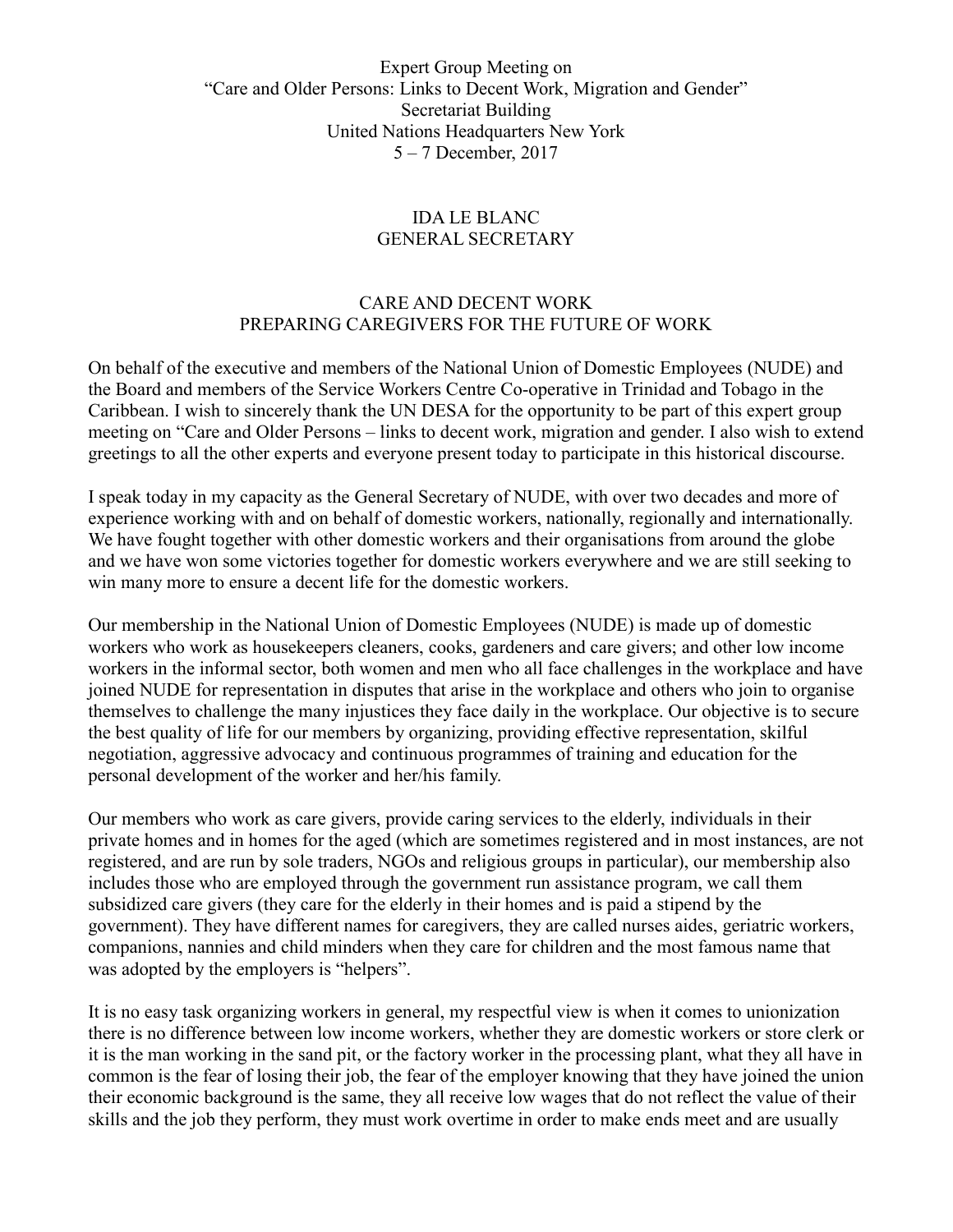not at home to supervise their children.

We seek to address these problems through outreach programs to sensitize the domestic workers and the public on the rights of domestic workers and responsibilities of the employers of domestic workers, through the distribution of pamphlets in shopping malls, at churches, and residences. Training and education, through our Know Your Rights program, where we invite the different officers of the Ministry, whether it is the National Insurance officer to inform us of our rights and responsibilities under the social protection scheme, or the labour inspectorate division officers to inform the members of their rights and entitlement under the Minimum Wages Act. The Co-operative Division on the role and functions of Co-operatives, and the International Labour Organisation to sensitize workers on who is the ILO and what they do. Recently we have partnered with the Ministry of Labour and Small Enterprise Development in their outreach programme to sensitize the public on the rights of the domestic workers and a public call to treat domestic workers with respect for the important contribution they make to society in paid, under paid and unpaid work.

We have also partnered with the trade union movement and the Network of NGOs to bring visibility and support for domestic workers and other low income workers by hosting International Women`s day for the first time in our town of Arima. We have won several cases for domestic workers in instances of violation of the Minimum Wages Act and the Maternity Protection Act in our country. We publicise our issues always informing the public of what we are doing, on television, radio, newsprint, we now have social media which we use to get visibility. The media is an important actor in bringing visibilty and ensuring the voice of the domestic workers are heard, we must get the support of the media.

The ILO estimates that worldwide, there are 962 million people aged 60 or over in the world, a population that is growing faster than all younger age groups and over the next few decades, the increase in the number of older persons is almost inevitable, with a projection to reach 1.4 billion in 2030 and 2.1 billion in 2050. They provide important services for household economies, yet their work is undervalued and are poorly paid in most cases.

There are two categories of aged persons who require care services, those who are bedridden and cannot take care of themselves and those who are able to take care of themselves physically but needs the care provider to take care of their social needs eg. housing, prepared meals, assistance with medication, usually homes for the aged arrange outings for the elderly as part of the care and attention that some homes provide.

Bed ridden patients need special and additional care, this type of work is more skilled and physical as it entails a lot of lifting, bending and stooping, caregivers say there is a technique in how you turn your patients and even the way you lift them so one needs to be also trained in Safety and Health in preparation for this job. These patients sometimes need round the clock attention which involves shift work.

Our members complain that they are abused by the relatives of the elderly patient, when they work in private residences, they are expected to take care of the family. In listening to complaints some workers said, "they will abuse you verbally and discriminate against you according to the colour of your skin." Racism is a major factor as one of the challenges caregivers has to face. "When the patient is racial it could cause you to lose your work" she continued "...and a reference is not easy to get when you need a recommendation to get another job.

"They find all kinds of faults with you as an excuse to send you home". Another caregiver said the higher class are more disrespectful, the whole family discriminates and abuse you. You have to take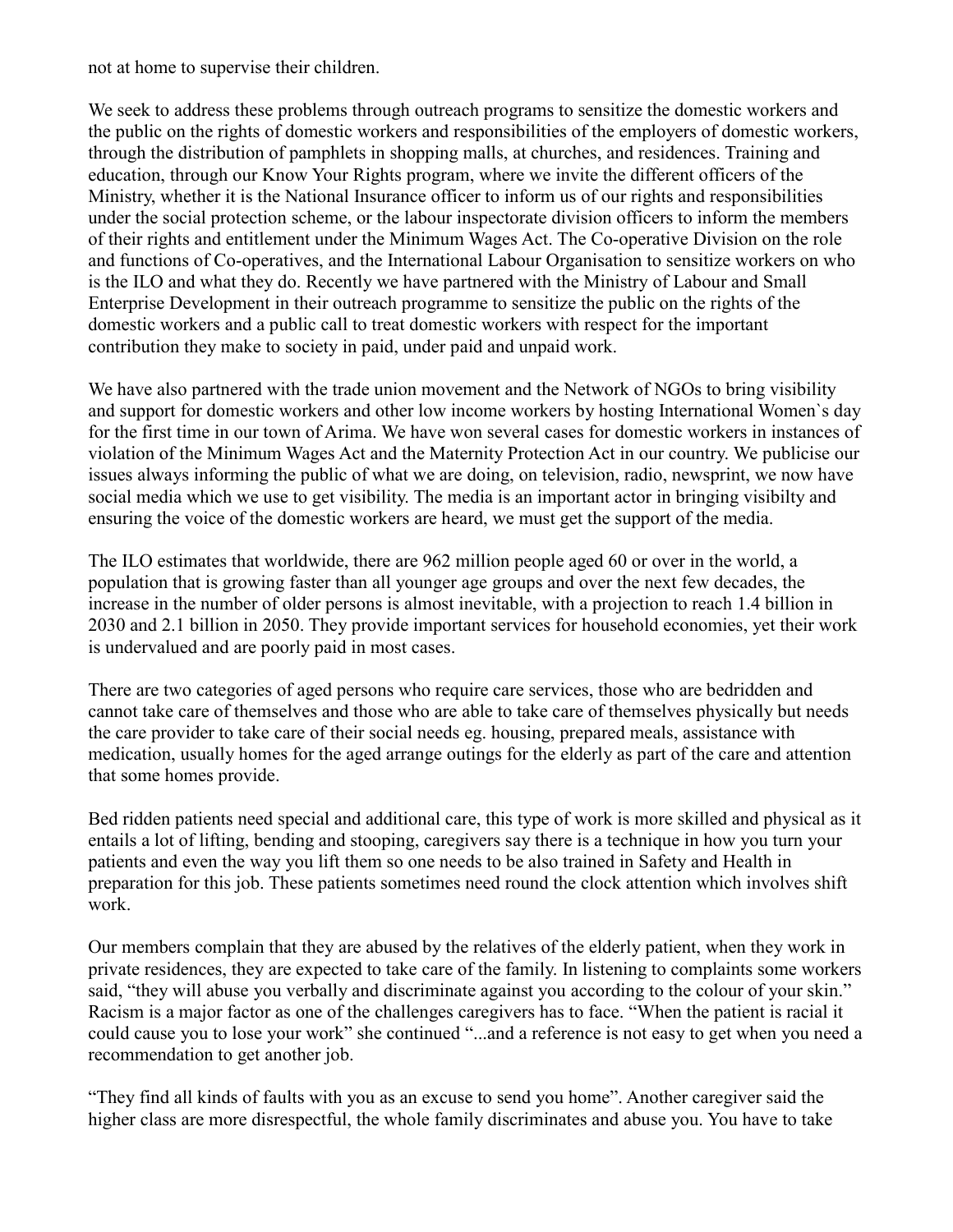orders from the children and the parents. She said the Middle class is more easy to work for. Another caregiver said that the gardener is treated differently. The gardeners are usually paid more and he is treated with some manner of respect.

Another complaint was that sometimes the patient would spit on you and you just have to smile because your children are depending on you to take care of the family and if you complain you are sent home and you are told that the patient is not comfortable with you. The relatives of the patient do not intervene in these instances and even indecent touching is usually a joke for the relatives of male patients who make these advances. Sexual Harassment is usually bypassed by the employer because of the patients age, and caregivers are expected to excuse them. The employers sit by and say nothing. The psychological and emotional abuse is usually overlooked.

The Director General of the ILO has stated that the four pillars of the Decent Work Agenda are crucial to advancing the entire sustainable development agenda. The four pillars that could promote jobs and enterprise, guarantee our rights at work, extend social protection and promote social dialogue, with gender as a cross-cutting theme.

Despite the importance of care work they continue work for low wages, and face the daily exploitation and discrimination in its many forms, with employers who refuse to abide by the Minimum Wages legislation that exist to protect domestic workers, with insufficient policing/monitoring of Labour Legislation to ensure adherence to the law. There is also the non adherence to the National Insurance System which denies domestic workers and other low income workers the right to social security benefits that other workers enjoy.

Because of the many deficits of decent work and the many years of advocacy for the protection of domestic workers under the Industrial Relations Act (IRA) without success, NUDE conceptualized The Service Workers Centre Co-operative a workers` co-operative that can provide a way out of these precarious and informal working arrangements.

Two of the main objectives of establishing the co-op are to provide opportunities for its members to access continuous and decent work and to provide the general public with services that are fairly priced and of a high standard.

The Domestic Workers` Co-Operative provides a vehicle towards getting decent work by securing contracts for work to its membership, that is productive with a living wage, ongoing training for the personal development of its membership through the co-operative efforts and the ability of members to take control and manage their own workers` co-op, which allow them to make decisions through a democratic process.

Through training and education with the support of the ILO COOP Division Domestic workers are able to assert themselves and negotiate with confidence their wages for jobs that are requested from the coop. They are now trained to perform site visits and make up their work schedule and are able to use their model contract (which was finalized at a validation meeting that was facilitated by the ILO with domestic workers, trade union and employer in attendance) when agreement is reached between the domestic worker on behalf of the co-op and the client/homeowner. Being part of the co-operative would also enable them to raise complaints if they are physically or verbally abused and would ensure that dismissals are based on legitimate concerns following a proper investigation. Care Workers would no longer be vulnerable due to isolation. The training and the development of the contract can be used as a model contract for all domestic workers whether a housekeeper, a care giver, or a cleaner.